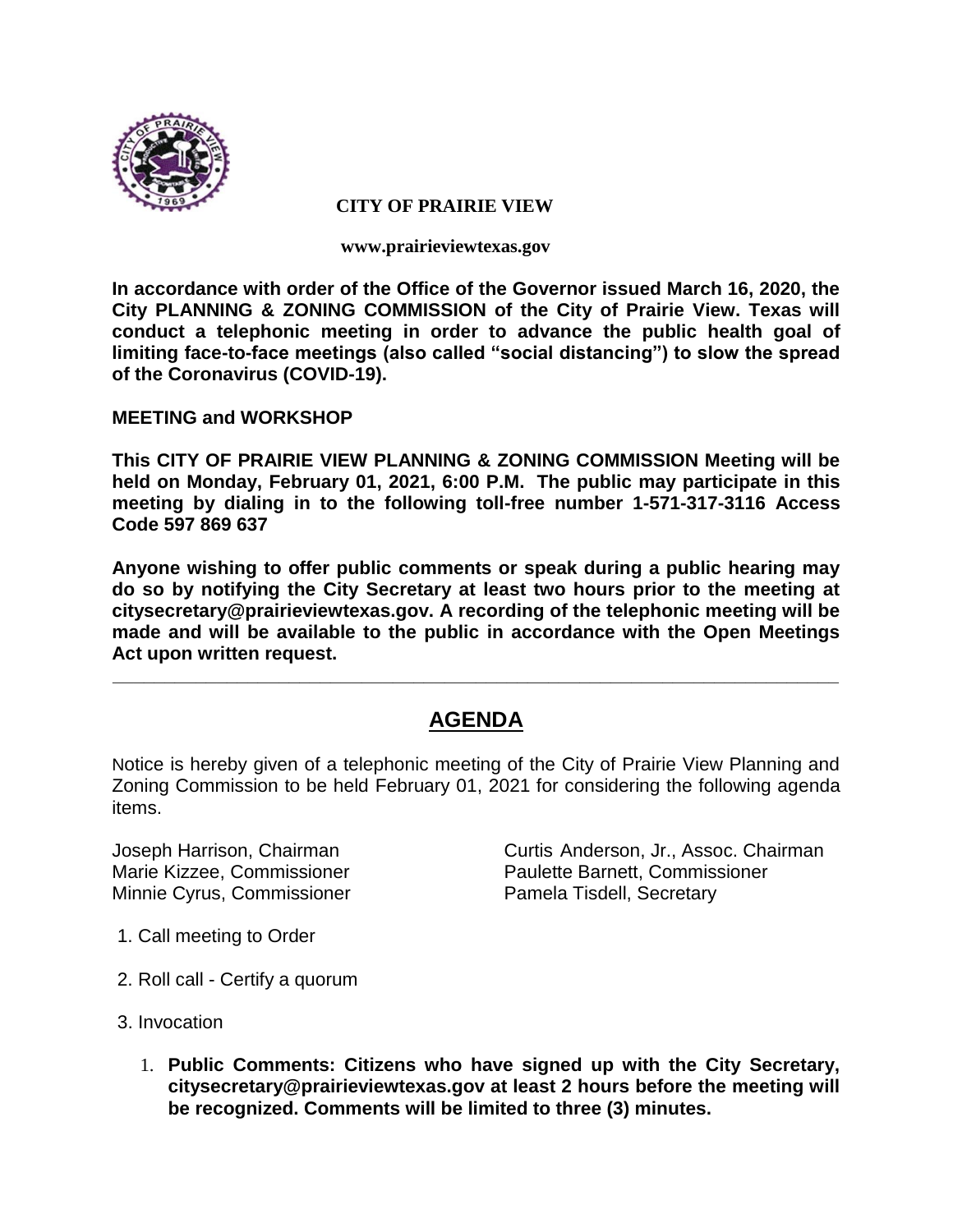### **4. Consent Agenda**

II. matters listed under the Consent Agenda, are considered routine by the Commission and will be enacted by one motion. These items include preliminary plats and rezoning requirements, where staff has found compliance with all minimum subdivision regulations. All items approved by consent are approved with any and all staff recommendations.

**5.A**. Approval of Planning and Zoning Commission meeting minutes dated January 30, 2020.

**6. Regular Agenda: Discuss, Consider and/or Take Action:** Items on the Consent Agenda may be pulled and moved to the regular agenda if the Commission requires discussion on an item(s)

**6.A** Entertain, discuss and possibly take action on Presentation by Prairie View A&M College of Architecture to enter into an association with the city of Prairie View Planning and Zoning Commission to facilitate an ongoing working relationship with parameters to be determined.

**6.B** Discuss present location of MH – Manufactured Housing District in the city of Prairie View.. **WORKSHOP ITEM: No action to be taken.**

**6.C** Discuss future location of MH – Manufactured Housing District in the city of Prairie View.. **WORKSHOP ITEM: No action to be taken.**

**6.D** Discuss public concerns for planning and zoning in the City of Prairie View. **WORKSHOP ITEM: No action to be taken.**

**6.E** Discuss goals for the Planning and Zoning Commission in the City of Prairie View in the year, 2021. **WORKSHOP ITEM: No action to be taken.**

#### **7. Items for Future Agendas:**

Commissioners may request items for future agendas at this time. Pursuant to section 551.042 of the Texas Open Meeting Act, any deliberation or decision about the future. agenda items shell be limited to a proposal to place the subject on the agenda for a subsequent meeting.

#### **8. Executive Session:**

Convene into executive session with City Attorney, as allowed by Texas Government Code, section 551.071 (Consultation with Attorney), to discuss legal matters associated with any of the agenda items identified herein.